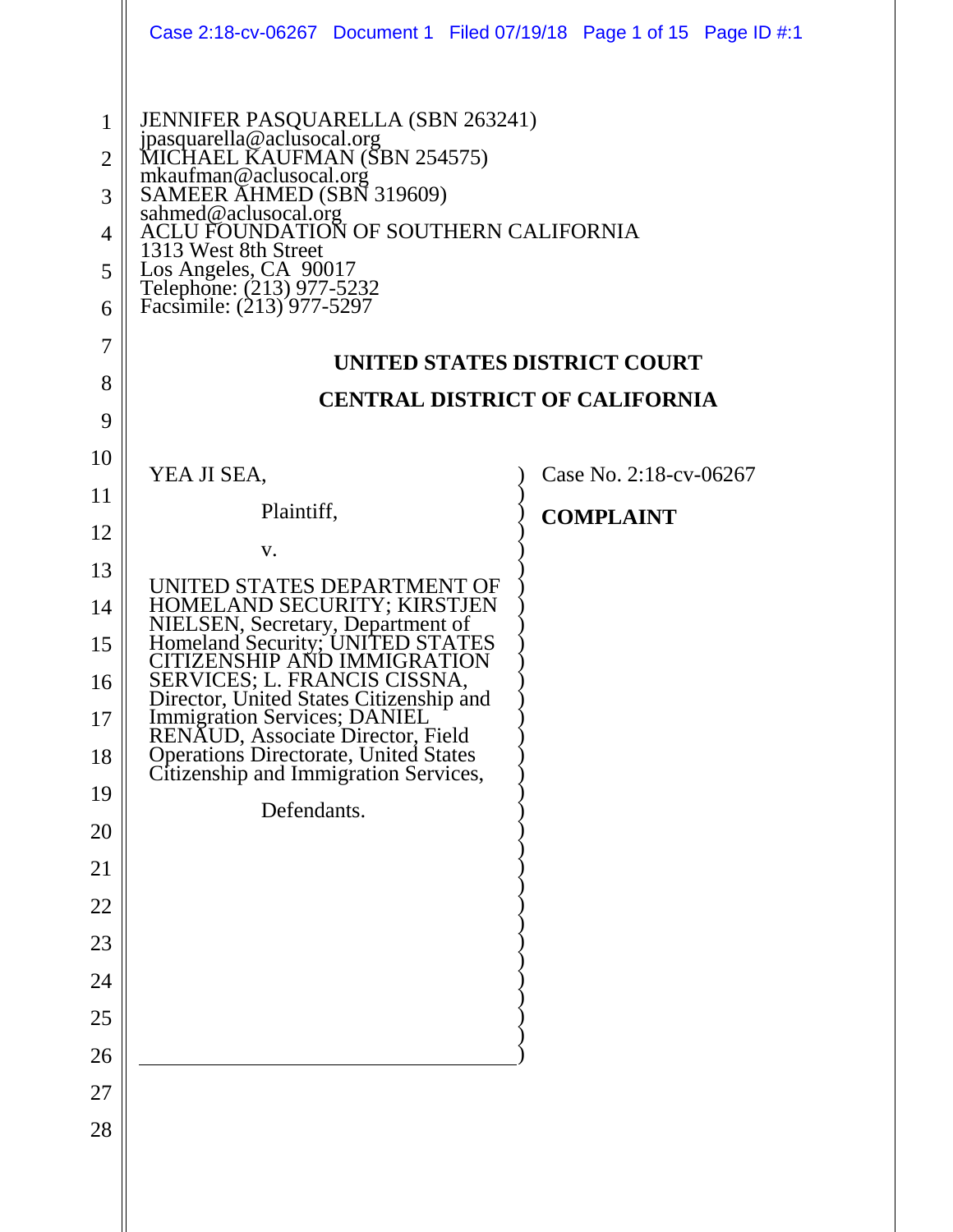## **INTRODUCTION**

1. Plaintiff Specialist Yea Ji Sea ("Plaintiff" or "SPC Sea") brings this action to compel the United States Citizenship and Immigration Services ("USCIS") to adjudicate her application for naturalization, which has been pending without a decision since July 26, 2016.

2. SPC Sea has honorably served in the U.S. Army for over four years. SPC Sea, who was born in South Korea, came to the United States in 1998 as a nine-year old and was raised in the Los Angeles area. In 2013, SPC Sea enlisted in the U.S. Army through the U.S. Department of Defense's ("DoD's") Military Accessions Vital to the National Interest ("MAVNI") program, available to noncitizens holding skills critical to the needs of the U.S. military.

3. SPC Sea is eligible to naturalize as a U.S. citizen under 8 U.S.C. § 1440 due to her honorable service during a period of declared hostilities and her good moral character. Although she submitted a naturalization application on July 26, 2016, USCIS has yet to process her application. She has not even been scheduled for a naturalization examination interview.

4. Instead, despite her years of honorable military service and pending naturalization application, the DoD is honorably discharging SPC Sea from the Army. Because she no longer has valid immigration status, SPC Sea is unable to work lawfully in the United States and is subject to arrest, detention, and deportation by the U.S. Department of Homeland Security ("DHS").

5. USCIS has failed to adjudicate SPC Sea's naturalization application in a lawful, fair, reasonable, and timely manner. USCIS's delay is unreasonable in violation of the Administrative Procedure Act ("APA"), 5 U.S.C. §§ 555, 706, and the Mandamus Act, 28 U.S.C. § 1361.

6. Accordingly, SPC Sea requests that this Court order USCIS to adjudicate her naturalization application expeditiously so that she may obtain citizenship in the country that she has spent over four years defending. As SPC Sea's former Platoon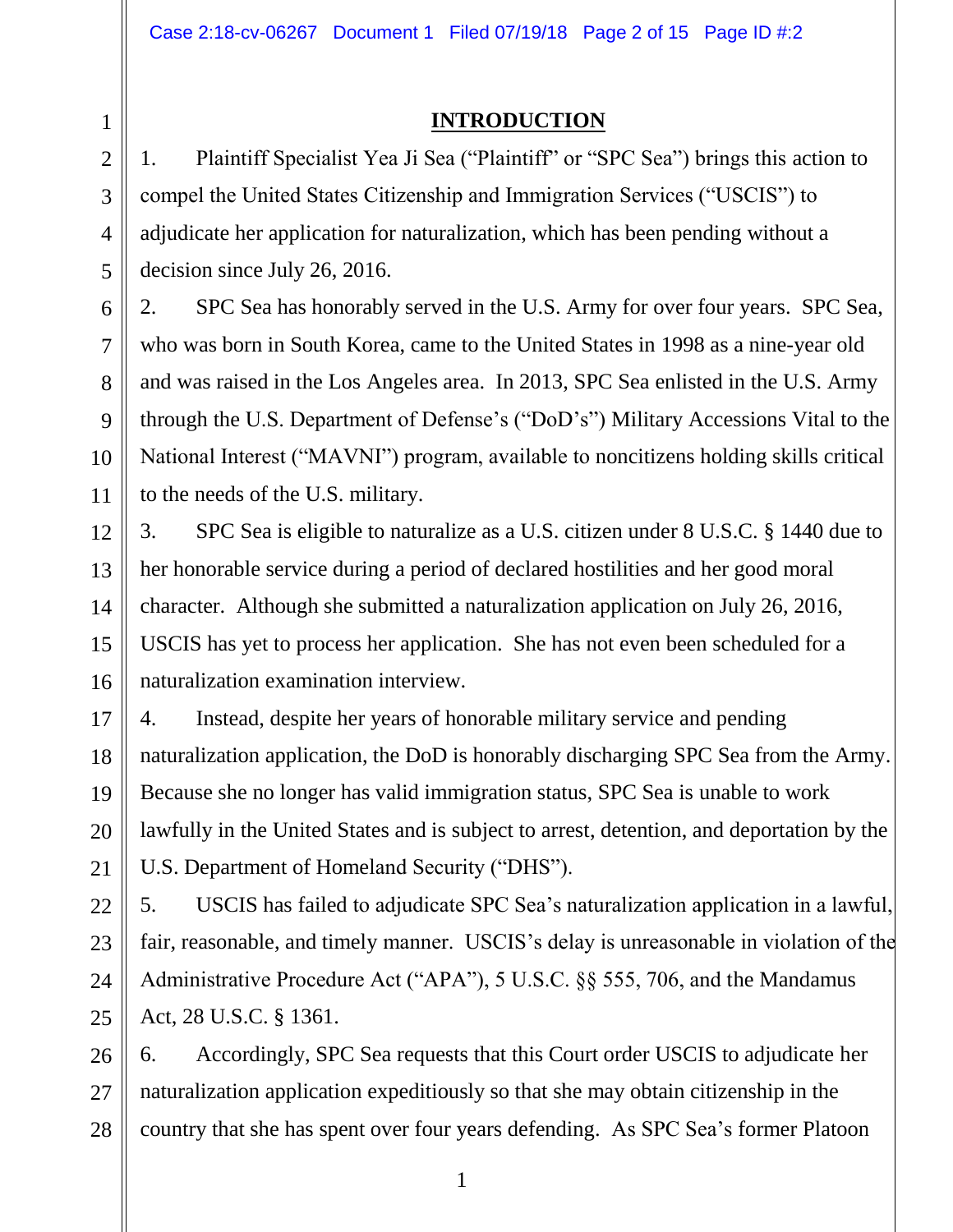Sergeant has written in a Character Statement: "She is serving the United States Army, volunteers for deployments willing to die for a country she loves. She has sacrificed for this country [more] th[a]n what most American citizens are willing to give up for their country. I would trust her with my life and [she] deserves citizenship more than most."

#### **PARTIES**

7. Plaintiff Yea Ji Sea is a 29-year-old Korean national recruited into, and honorably serving in, the Armed Forces of the United States as a Specialist ("SPC") in the U.S. Army. She has applied to naturalize as a U.S. citizen under 8 U.S.C. § 1440. SPC Sea is a resident of Gardena, California who is currently assigned to the duty station at Fort Sam Houston, Texas.

8. Defendant DHS is a federal agency responsible for the administration and enforcement of the immigration and naturalization laws of the United States.

9. Defendant Kirstjen Nielsen is the Secretary of DHS. Secretary Nielsen is responsible for the administration and management of DHS, and the enforcement of the immigration and naturalization laws of the United States. 8 U.S.C. § 1103(a); 8 C.F.R. § 2.1. She is named in her official capacity.

10. Defendant USCIS is a federal agency that is part of DHS. USCIS is responsible for administration and implementation of the immigration and naturalization laws of the United States, including the adjudication of applications for naturalization. 8 C.F.R. § 332.1(a).

11. Defendant L. Francis Cissna is the Director of USCIS. As Director of USCIS, Cissna is responsible for the administration of USCIS and its subordinate employees and agents, as well as the implementation of the immigration and naturalization laws of the United States, including the adjudication of applications for naturalization. He is named in his official capacity.

12. Defendant Daniel Renaud is the Associate Director of the Field Operations Directorate of USCIS, which is responsible for and oversees the processing and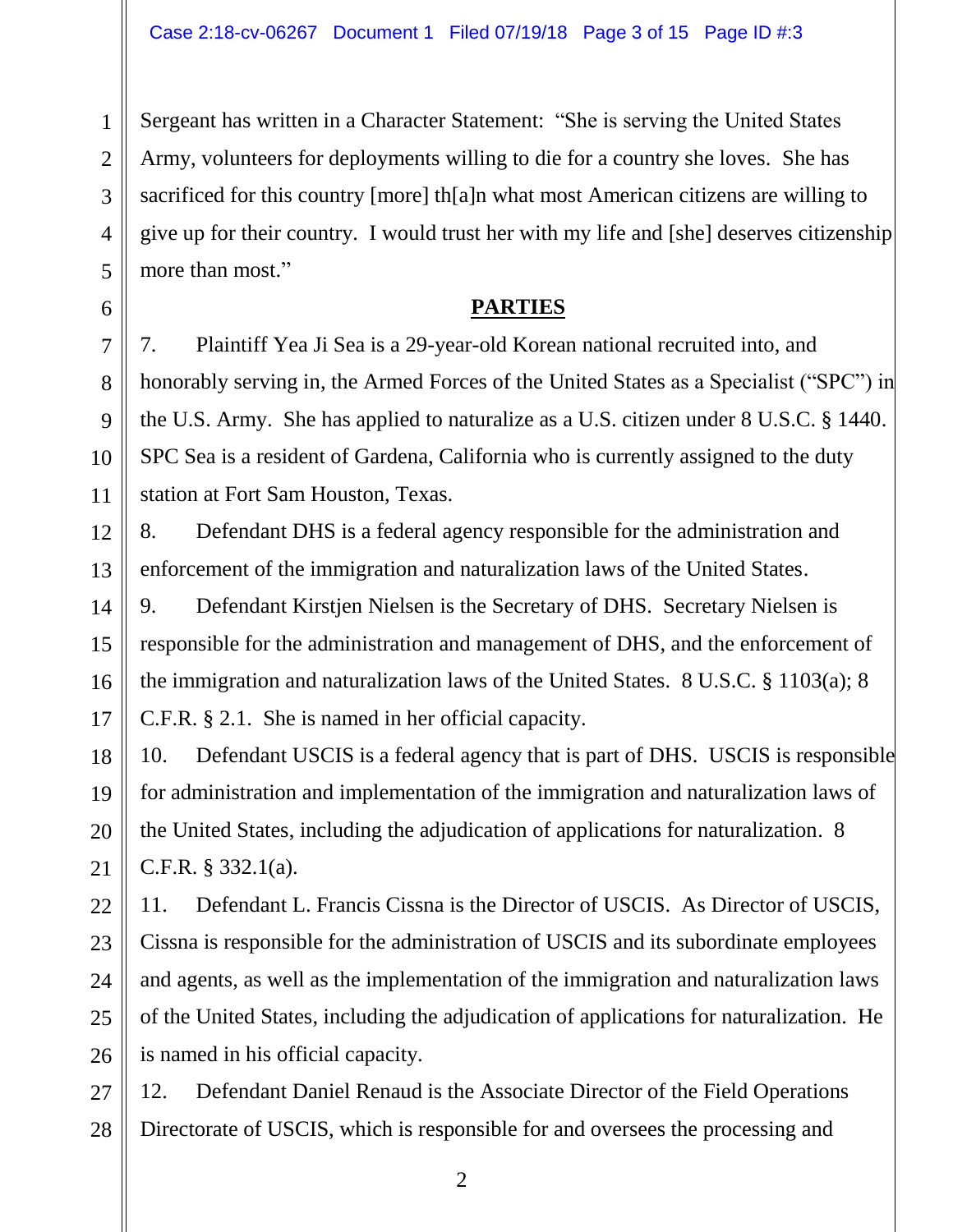adjudication of naturalization applications through the USCIS field offices and the National Benefits Center. He is named in his official capacity.

1

#### **JURISDICTION AND VENUE**

13. Jurisdiction is proper under 28 U.S.C. §§ 1331 (Federal Question), 1361 (Mandamus Act), 1651 (All Writs Act), 2201 *et seq.* (Declaratory Judgment), and 5 U.S.C. § 701 *et seq*. (APA).

14. Venue is proper in the Central District of California under 28 U.S.C. § 1391(e)(1)(C), because this action is brought against officers of the United States in their official capacities in the District where Plaintiff SPC Sea resides.

15. Although she is currently stationed at Fort Sam Houston, Texas, SPC Sea resides within this District in Gardena, California. *See, e.g.*, 50 U.S.C. §§ 4001(a)(1),  $§$  4025(a).

### **EXHAUSTION OF REMEDIES**

16. SPC Sea is not required to exhaust any administrative remedies prior to bringing this action under the Immigration & Nationality Act ("INA"), the APA, or for a writ of mandamus.

17. USCIS does not provide any effective administrative mechanisms to address delays in the processing of naturalization applications.

## **FACTUAL ALLEGATIONS**

**SPC Sea's Immigration History Before Enlisting In The U.S. Army**

18. SPC Sea was born in South Korea on September 1, 1988. In January 1998, SPC Sea was brought to the United States by her parents when she was 9 years old, and was lawfully admitted on a B-2 visitor visa.

19. Between January 1998 and March 2008, SPC Sea remained in the United States at times on B-2 status and at other times on E-2 investor visa dependent status.

20. In March 2008, an attorney filed an I-539 Application to Extend/Change

Nonimmigrant Status with USCIS on SPC Sea's behalf to change her B-2 status to an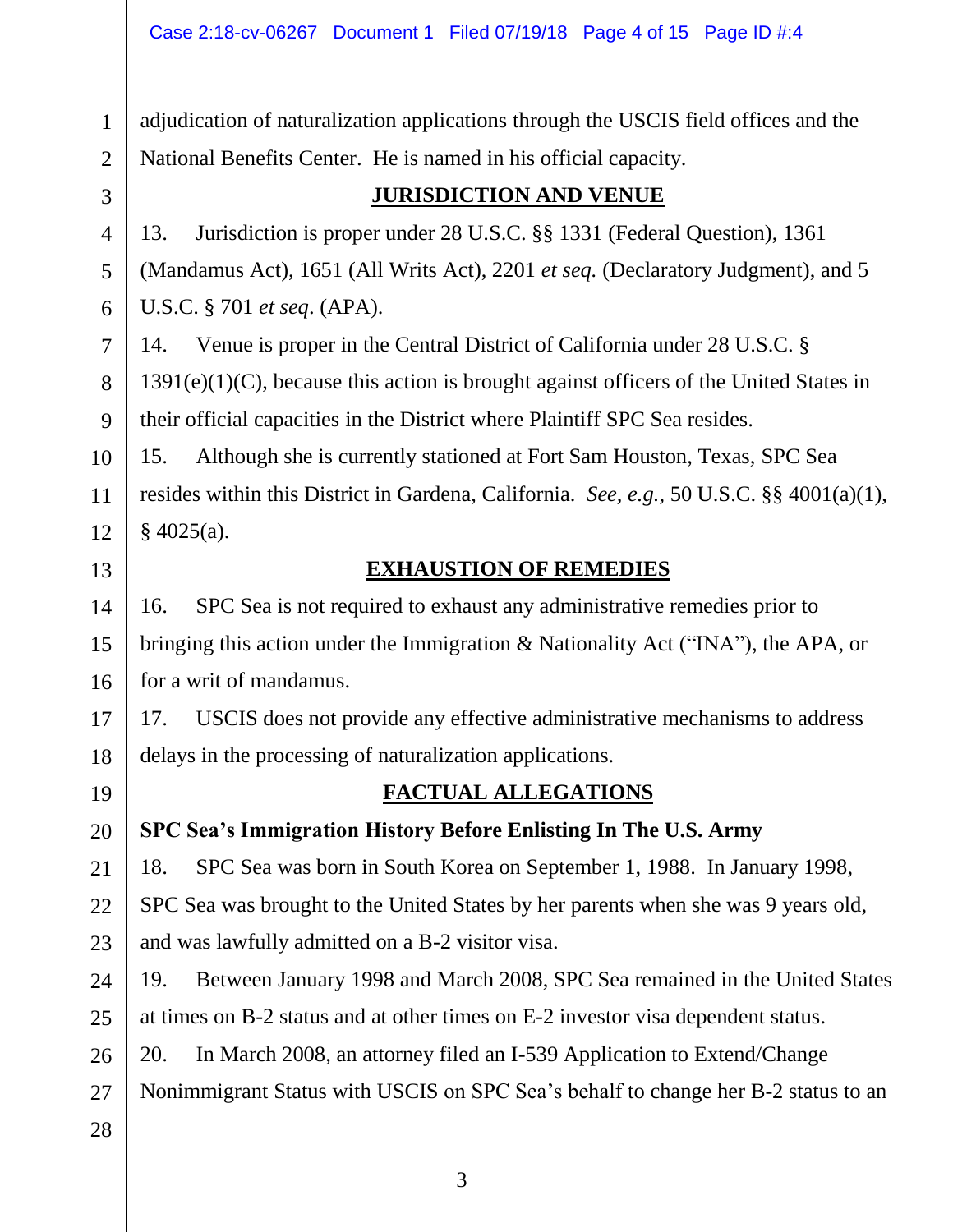28

F-1 student based on her application to study at the Neo-America Language School. USCIS granted that application in October 2008, and she obtained F-1 status.

**SPC Sea's Honorable Service In The U.S. Army Through The MAVNI Program** 21. While an applicant must typically be a lawful permanent resident ("LPR") or U.S. citizen to enlist in the U.S. military, the Secretary of Defense is authorized to enlist other persons without that status if their enlistment is vital to the national interest. *See* 10 U.S.C. § 504(b).

22. Pursuant to that authority, in 2008, the DoD authorized the MAVNI recruitment program to enlist certain noncitizens if they are lawfully present and hold critical skills, including physicians, nurses, and experts in certain foreign languages.

23. In October 2013, SPC Sea enlisted in the U.S. Army through the MAVNI program. SPC Sea was authorized to enlist under the MAVNI program because she was lawfully present in the United States on an F-1 student visa, could speak Korean, and was qualified to be a healthcare specialist in the U.S. Army.

24. In February 2014, SPC Sea began her honorable active duty service in the U.S. Army as a healthcare specialist with the rank of Private First Class ("PFC").

25. From February to April 2014, SPC Sea was initially stationed at Fort Sill,

Oklahoma. She then moved to Fort Sam Houston, Texas, from April to August 2014, then to Camp Casey in South Korea from August 2014 to July 2015, and then returned to Fort Sam Houston in July 2015, where she is currently stationed.

26. As a healthcare specialist, SPC Sea has served as an ambulance aid driver and a pharmacy technician, among performing other tasks. While stationed in South Korea, she served in the 2nd Battalion, 9th Infantry Regiment (also known as the "Manchu Battalion"). In South Korea, SPC Sea looked after the healthcare of over 800 soldiers, served as an ambulance aid and driver, and later became the only pharmacy technician for the entire Camp Casey Combined Troop Aid Station and served over 1,800 soldiers. SPC Sea also spent countless hours of her off-time to treat injured soldiers and serve as a translator for doctors.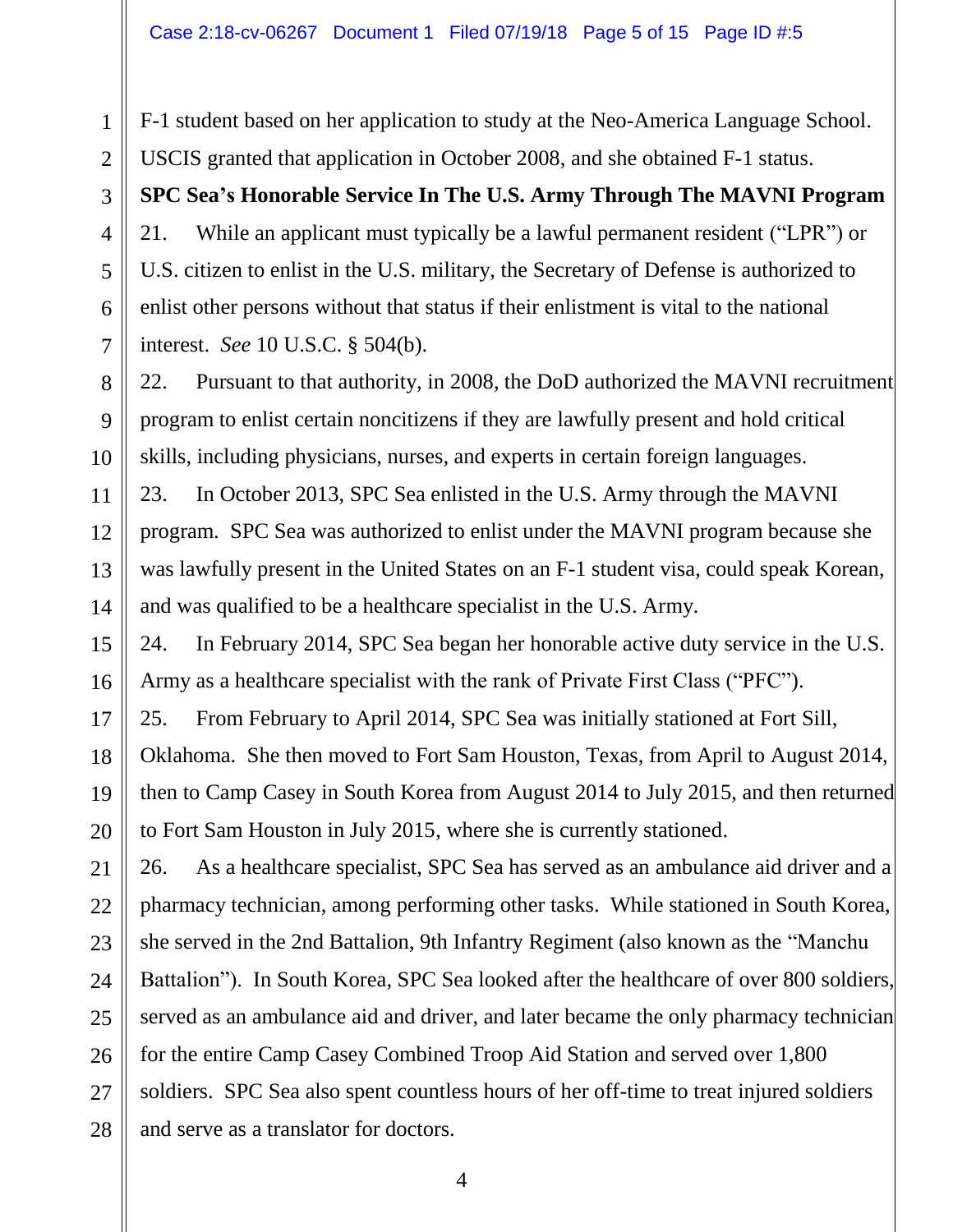27. While serving as a pharmacy technician at the Camp Casey Combined Troop Aid Station, SPC Sea led process-improvement efforts in the areas of pharmacy efficiency, standardization, and regulation compliance. She also trained and validated three junior medics and helped educate incoming members of her unit.

28. While serving in the Manchu Battalion, SPC Sea also completed the Battalion's difficult "Manchu Mile," a 25-mile foot march in combat gear across South Korea's mountainous terrain that commemorates the 85-mile march to battle by the Battalion during the Boxer Rebellion. $<sup>1</sup>$ </sup>

29. Because of SPC Sea's outstanding service, she has received two Army Achievement Medals from the Secretary of the Army.

30. SPC Sea's first Army Achievement Medal, issued on June 1, 2015, was "for exceptionally meritorious service while assigned as an ambulance aid and driver" in the Manchu Battalion. The medal certificate states that SPC Sea's "dedication to duty and outstanding performance are in keeping with the finest traditions of military service and reflect great credit upon herself, the 'Manchu' Battalion and the United States Army."

31. SPC Sea's second Army Achievement Medal, issued on June 17, 2015, was "for exceptionally meritorious service while assigned as a healthcare specialist in headquarters and headquarters company" in the Manchu Battalion. The medal certificate states that SPC Sea's "dedication to duty, selfless service and outstanding performance have contributed greatly to the unit's success. Her actions reflect great credit upon herself, the 'Manchu' Battalion and the United States Army."

32. Because of her outstanding service, SPC Sea was promoted to Specialist on September 1, 2015. Effective with her promotion, SPC Sea was "charged to execute diligently [her] special skills with a high degree of technical proficiency and to

 $\frac{1}{1}$ <sup>1</sup> The Boxer Rebellion was a violent anti-foreign and anti-colonial uprising that took place in China between 1899 and 1901. In 1900, the Manchu Battalion marched 85 miles across China to take part in a battle in Tientsin. *See* Spc. Hannah Frenchick, *Manchu Soldiers 'keep up the fire'*, JBLM Northwest Guardian (Aug. 26, 2011), http://www.nwguardian.com/2011/08/26/10929\_manchu-soldiers-keep-up-thefire.html.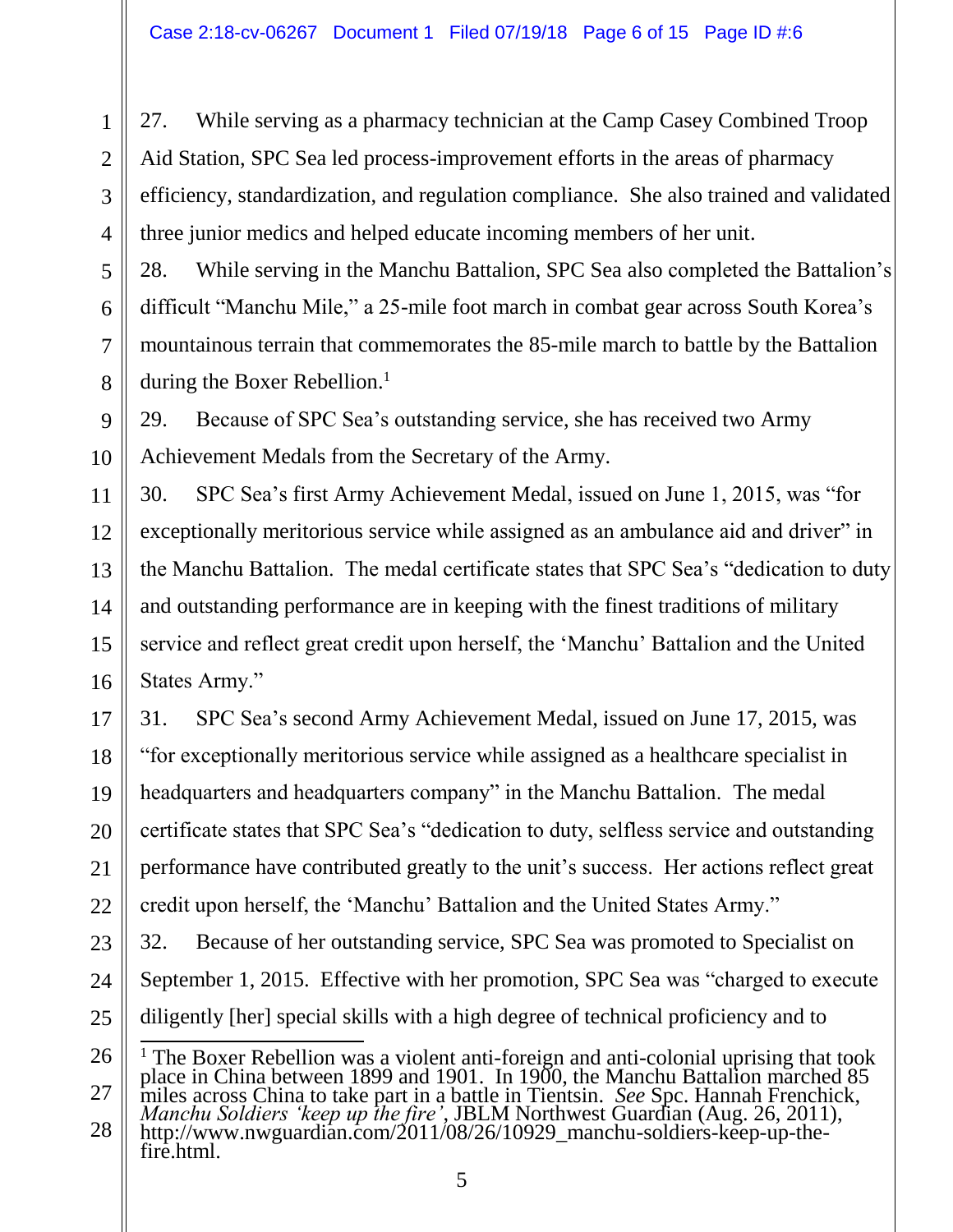maintain standard of performance, moral courage and dedication to the Army which will serve as outstanding examples to [her] fellow soldiers." Her Certificate of Promotion also stated that her "unfailing trust in superiors and loyalty to [her] peers will significantly contribute to the readiness and honor of the United State Army." 33. After her promotion, SPC Sea continued to honorably serve in the U.S. Army. At Fort Sam Houston, SPC Sea has served as a medic at the Brooke Army Medical Center. Because of her strong performance, she was selected to serve as an Operation Specialist, a position of significant responsibility for the Army's premier flagship medical treatment facility.

34. As one of SPC Sea's supervisors has written in a Character Statement: "SPC Sea has the drive and professionalism needed to bring the U.S. Army to new heights. She represents the best that the Army has to offer: a smart, agile young leader capable of handling immense challenges with marked success."

35. While serving in the U.S. Army as a Specialist, SPC Sea has received a salary of about \$2,270.50 per month. Because she currently lives on base at Fort Sam Houston, SPC Sea is also provided free housing by the U.S. Army.

# **Naturalization Through Honorable Military Service**

36. "Any person who, while an alien . . . has served honorably . . . in an active-duty status in the military, air, or naval forces of the United States" during a period of hostilities as designated by Executive Order "may be naturalized" if she enlisted while in the United States. 8 U.S.C. § 1440(a).

37. Unlike other forms of naturalization, no age, residence, or physical presence requirements for naturalization apply to service members during a period of designated hostilities. 8 U.S.C. § 1440(b). There is also no requirement that applicants be LPRs at the time of their application. 8 U.S.C. § 1440(a).

38. Generally, to qualify for naturalization, a military applicant under 8 U.S.C. § 1440 must still meet other requirements, including that the applicant "[h]as been, for at least one year prior to filing the application for naturalization, and continues to be,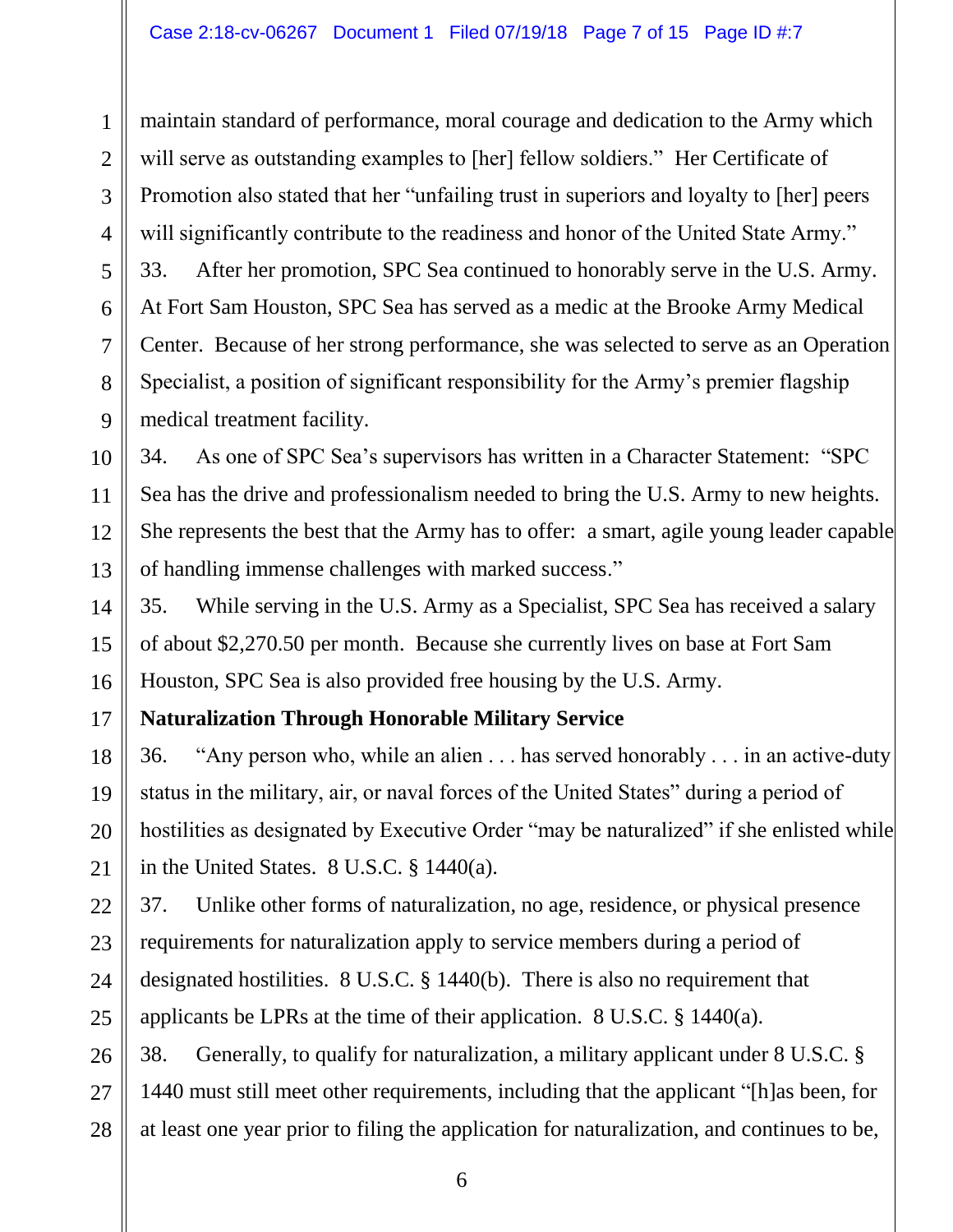of good moral character, attached to the principles of the Constitution of the United States, and favorably disposed toward the good order and happiness of the United States." 8 C.F.R. §329.2(d).

## **SPC Sea's First Naturalization Application**

39. The United States has been designated by Executive Order as in a period of hostilities since the September 11, 2001 terrorist attacks.<sup>2</sup> Before October 2017, the enlistment contracts of MAVNI recruits, including SPC Sea, required that, in exchange for being permitted to enlist in the U.S. Army, they must agree to apply for naturalization as soon as the Army had certified their honorable service.

40. Therefore, in February 2014, SPC Sea filed her first N-400 naturalization application soon after entering military service.

41. In reviewing SPC Sea's first naturalization application, USCIS alleged that her F-1 student visa had been obtained by fraud. Specifically, SPC Sea's I-539 application in March 2008 included an I-94 Arrival/Departure Form indicating that

SPC Sea had last arrived in the United States on October 27, 2007 as a B-2 visitor.

USCIS claimed that the I-94 form was obtained fraudulently as part of a larger scheme involving the Neo-America Language School and other educational institutions.

42. Unbeknownst to SPC Sea, in 2008, Hee Sun Shim, the owner of the Neo-America Language School, had been working with a corrupt U.S. Customs & Border Protection ("CBP") agent named Michael Anders to create false I-94 forms to allow

individuals to obtain F-1 status.

43. In May 2013, CBP agent Anders was one of six federal immigration officials indicted by a federal grand jury for taking part in a larger fraudulent scheme of providing immigration benefits in exchange for receiving cash and gift bribes.<sup>3</sup> In

l <sup>2</sup> *See* Executive Order 13269—Expedited Naturalization of Aliens and Noncitizen Nationals Serving in An Active-Duty Status During the War on Terrorism, 2002 WL 1833360, at \*1.

<sup>&</sup>lt;sup>3</sup> See ABC News, 6 Immigration Officials Indicted for Taking Cash, Gifts for Immigration Papers (May 11, 2013),

https://abcnews.go.com/ABC\_Univision/News/immigration-officials-indicted-takingcash-gifts-immigration-papers/story?id=19153891.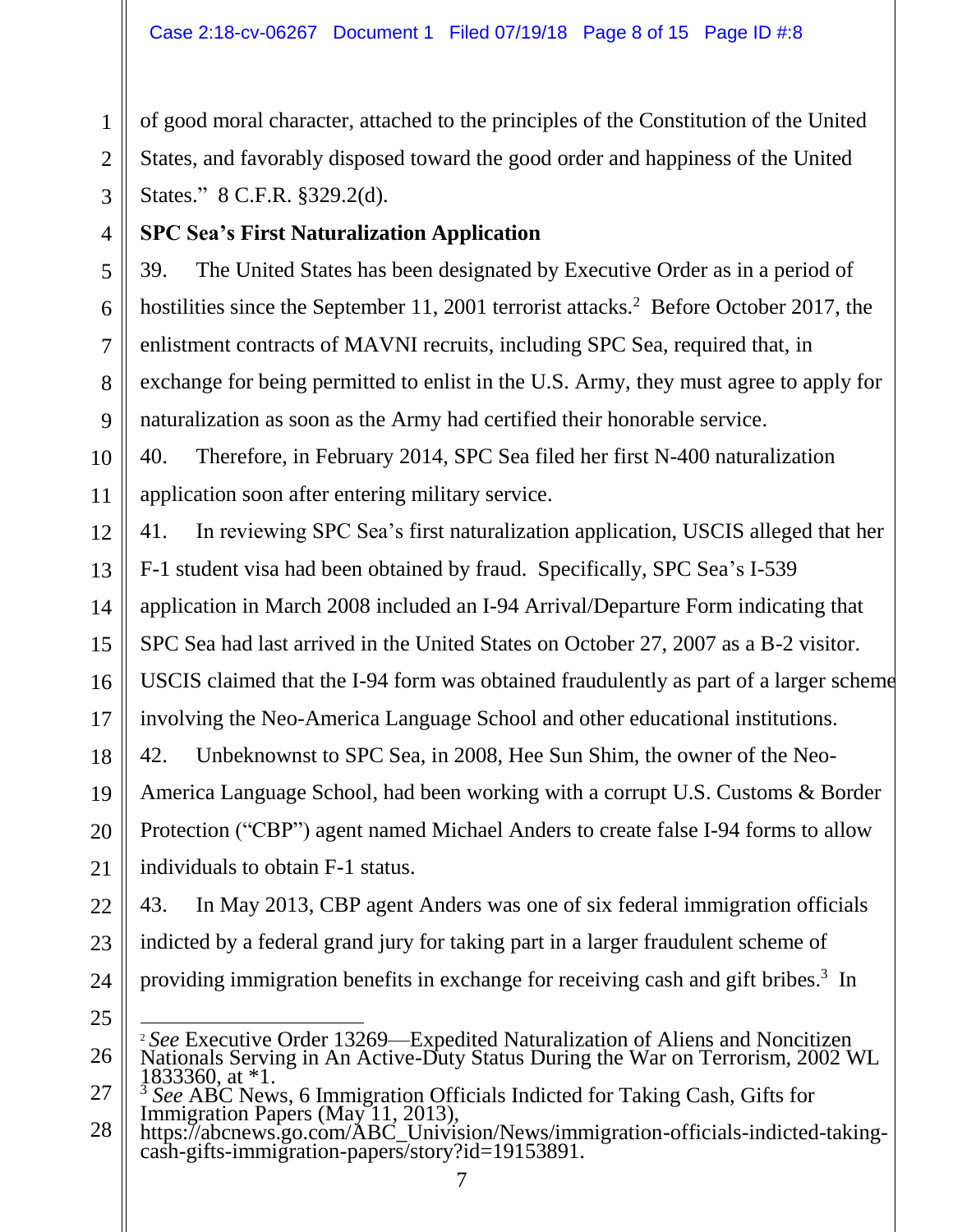April 2018, Shim was sentenced to 15 months in federal prison after pleading guilty to one count of conspiracy to commit immigration fraud and one count of immigration document fraud for his role in the fraudulent scheme.

44. SPC Sea, who was only 19 years old at the time when her I-539 application was filed, had no knowledge of the fraudulent scheme, and believed that her F-1 status had been obtained lawfully. Her I-539 application was filed by an attorney and relied on a facially valid I-94 form and official stamp in her passport created by CBP agent Anders.

45. The Neo-America Language School had also been approved by the U.S. Immigration and Customs Enforcement's ("ICE's") Student and Exchange Visitor Program and had been entered into its Student and Exchange Visitor Information System. Because ICE had authorized the Neo-America Language School to enroll students in F-1 status, SPC Sea had no reason to be aware of the school's participation in the fraudulent scheme.

46. In interviews on April 2, 2014 and April 17, 2015, USCIS officers questioned SPC Sea about the I-94 form included in her I-539 application. SPC Sea was not represented by counsel in the interviews. In the April 2, 2014 interview, SPC Sea stated that she had never given false information to any U.S. government official while applying for any immigration benefit. In the April 17, 2015 interview, SPC Sea stated that she did not provide false information during her previous interview and did not provide false information when she submitted her I-539 application. Nervous, scared, and unaccompanied by counsel, SPC Sea stated that the I-94 form was an accurate record of a lawful entry to the United States from South Korea on October 27, 2007 even though it was not.

47. USCIS denied SPC Sea's naturalization application on June 4, 2015. USCIS found that SPC Sea provided false testimony during her April 2, 2014 interview when she testified that she had never previously given false information to obtain an immigration benefit. USCIS also found that SPC Sea provided false testimony during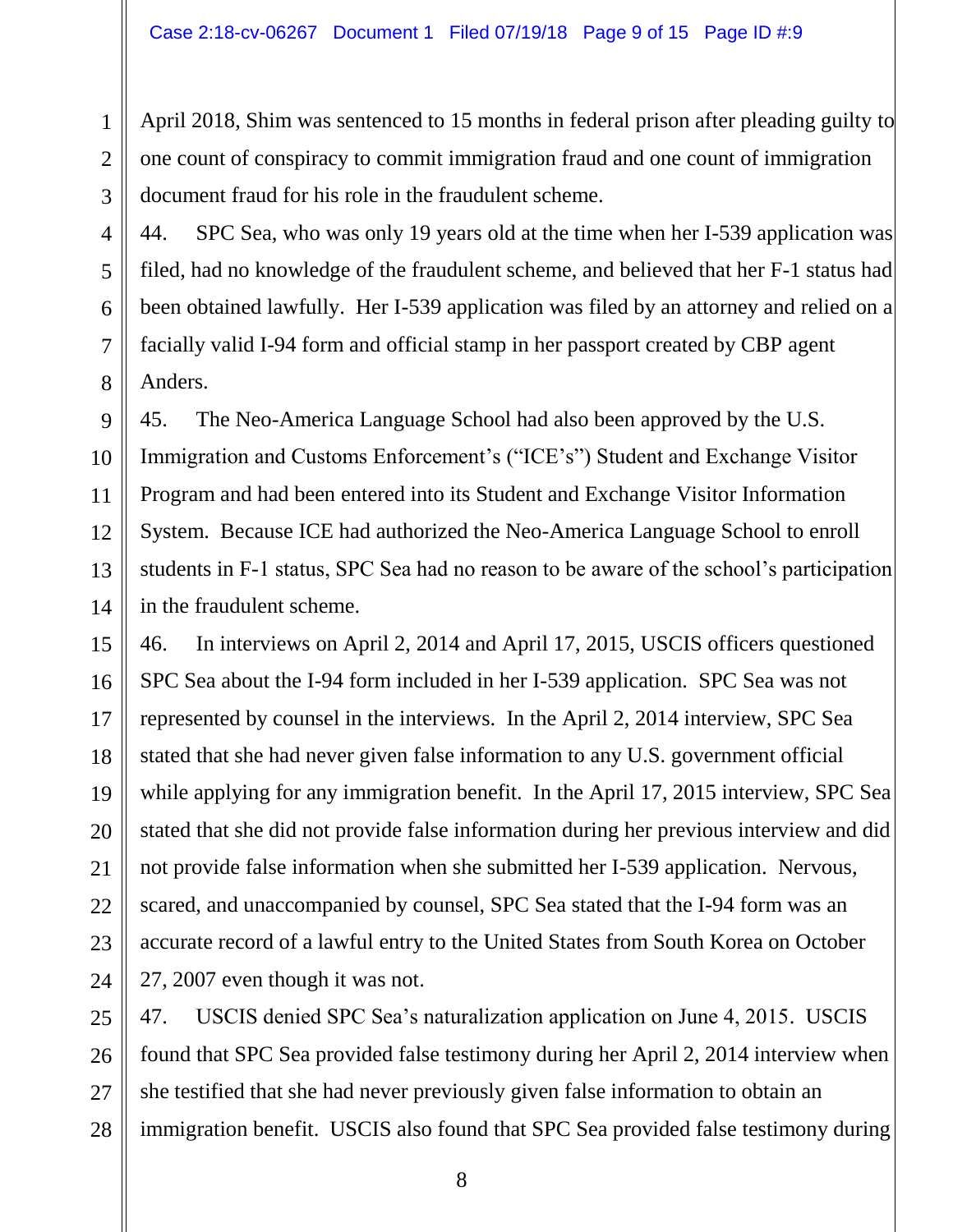her April 17, 2015 interview when she stated that the I-94 form was an accurate record of a lawful entry on October 27, 2007. USCIS found that SPC Sea had not established that she was a person of "good moral character" because she gave false testimony to obtain an immigration benefit. However, SPC Sea was permitted to apply for naturalization again, after having demonstrated "good moral character" for at least one year. *See* 8 C.F.R. §329.2(d) (stating requirement that applicant "[h]as been, for at least one year prior to filing the application for naturalization, and continues to be, of good moral character").

#### **SPC Sea's Current Naturalization Application**

48. On July 26, 2016, SPC Sea filed her second N-400 naturalization application with USCIS's Nebraska Service Center. Because she was stationed at Fort Sam Houston, Texas, SPC Sea requested that her naturalization interview take place at the USCIS office in San Antonio, Texas. USCIS acknowledged receipt of her application on August 5, 2016.

49. On November 28, 2016, USCIS sent SPC Sea a biometrics notice to capture her biometrics and have her fingerprints cleared by the FBI. SPC Sea completed her biometrics at a USCIS office in San Antonio, Texas on December 5, 2016.

50. Since then, and although SPC Sea's naturalization application has been pending for almost two years, Defendants have yet to schedule SPC Sea for a naturalization interview, and she has not received any additional correspondence from Defendants regarding her naturalization application.

51. SPC Sea continued to serve honorably in the U.S. Army and remains eligible for naturalization.

52. SPC Sea continues to be a person of "good moral character." As SPC Sea's current supervisor has written in a Character Statement: "She claims this country, the only country that she [has] known for the majority of her life. She is doing something that only one percent of the population … has done and is continuing doing; fighting for a country that she is willing to d[ie for]....She should be granted [U.S.] citizenship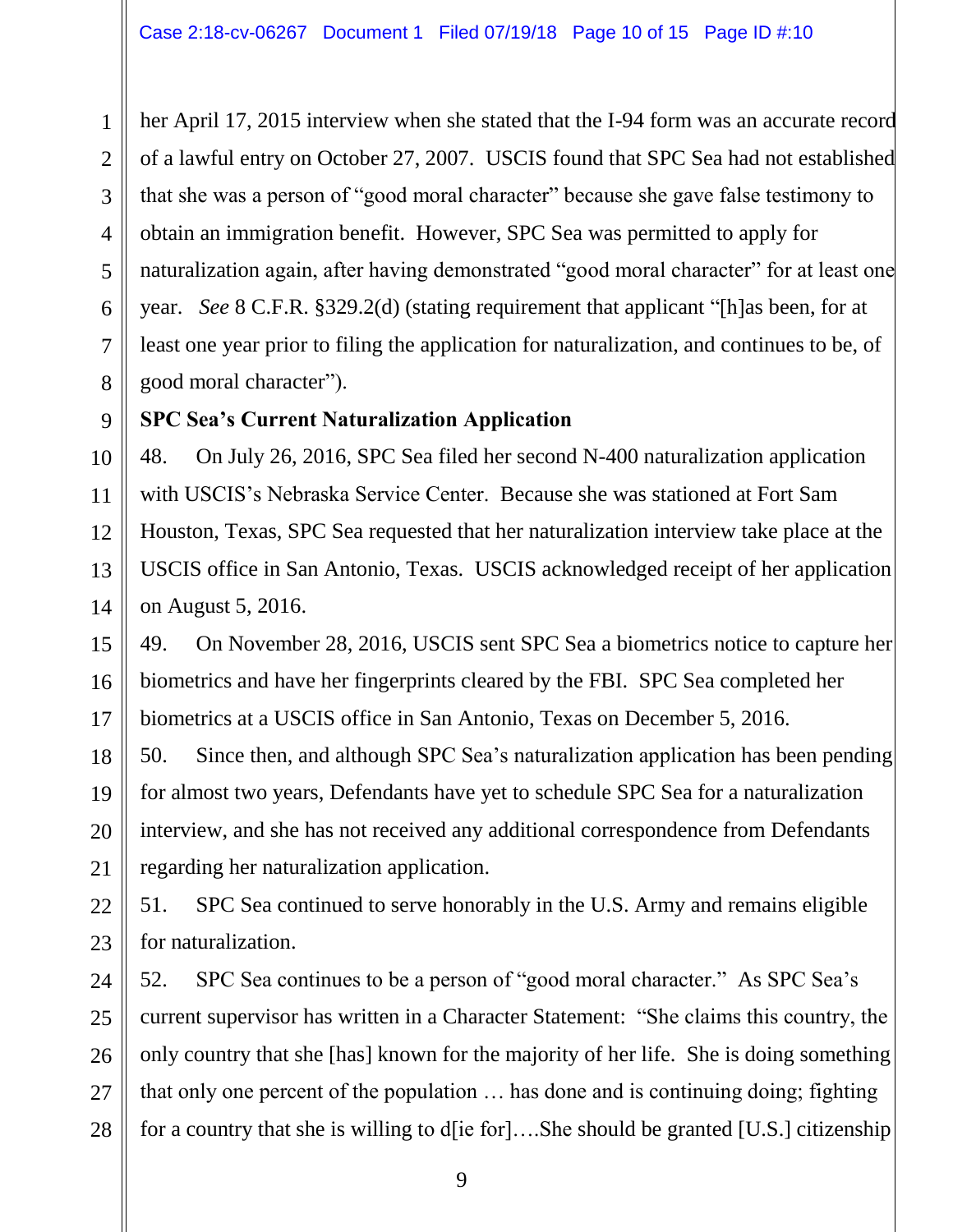for what she had done for the country, the communities and the people that she continue[s] to [have] love for, the Americans. Her ultimate goal is to become a citizen and continue to give back to the country that provide[d] her the freedom and being able to sacrifice herself for this country."

53. Defendants have committed to adjudicating military naturalization applications fairly, efficiently, in a timely manner, and in the order received.

54. Congress has generally stated "that the processing of an immigration benefit application," which includes naturalization, "should be completed not later than 180 days after the initial filing of the application." 8 U.S.C. § 1571(b).

55. In the normal course of business in the USCIS Field Office in San Antonio, Texas, according to the USCIS website, an estimated time range for processing naturalization applications is between 4.5 to 16.5 months.<sup>4</sup> Because SPC Sea submitted her naturalization application on July 26, 2016, SPC Sea's naturalization application should have been processed by December 11, 2017 at the latest under the agency's current processing timeframe.

56. Defendants are charged with the fair and faithful execution of the naturalization laws and policies of the United States. Defendants have a duty to adjudicate SPC Sea's naturalization application in a lawful, fair, reasonable, and timely manner. Defendants have failed to fulfill this duty.

 $\overline{1}$ <sup>4</sup> *See* USCIS, Check Case Processing Times, https://egov.uscis.gov/processing-times/. USCIS's own data indicates that the San Antonio Field Office processes military naturalization applications more quickly than other naturalization applications. Between when SPC Sea filed her naturalization application and today, it has significantly reduced the number of pending military naturalization applications, even as the backlog of other naturalization applications has increased. *Compare*  USCIS Military and Non-Military Naturalization Form N-400 Performance Data Fiscal Year 2016, 3rd Qtr, at 3 (Sept. 13, 2016) (indicating that the San Antonio Field Office received 215 military naturalization applications, approved 248, and had 387 pending), *with* USCIS Military and Non-Military Naturalization Form N-400 Performance Data Fiscal Year 2018, 2nd Qtr, at 3 (July 17, 2018) (indicating that the San Antonio Field Office received 24 military naturalization applications, approved 57, denied 14, and had 272 pending), *available at* https://www.uscis.gov/tools/reportsstudies/immigration-forms-data/data-set-form-n-400-application-naturalization.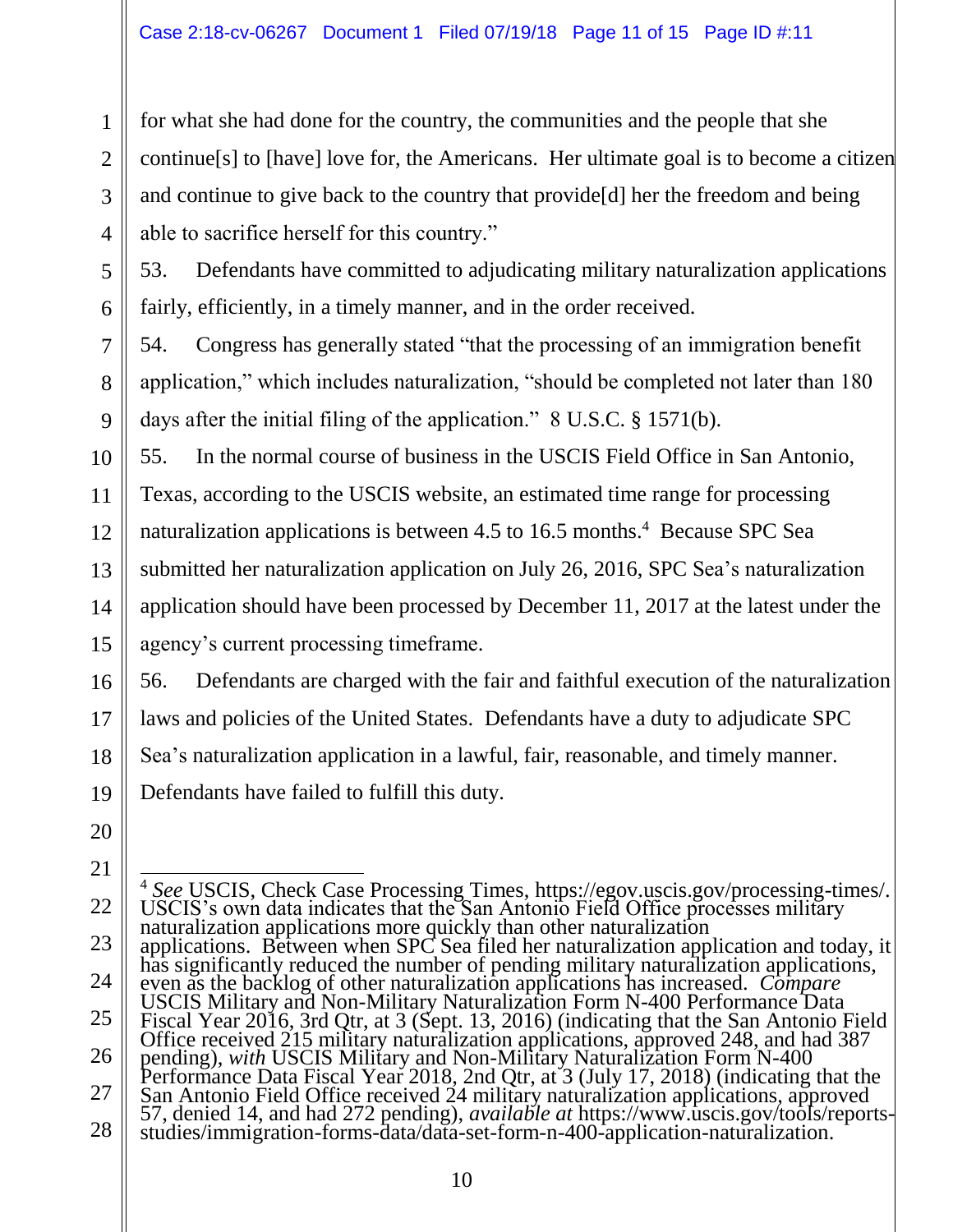57. Defendants have official policies, procedures, and regulations for the way that naturalization applications must be filed and how they must be adjudicated by Defendants. *See, e.g.*, 8 U.S.C. §§ 1421-1450; 8 C.F.R. §§ 310.1-392, 1337.1- 1337.10. Defendants also have official policies to expedite military naturalization applications, including those for MAVNI enlistees like SPC Sea.<sup>5</sup> The U.S. Army's own published guidance that "explains the procedures for Soldiers to apply for citizenship" expressly notes that "[t]he goal is to streamline and expedite the handling of their applications."<sup>6</sup>

58. For members of the United States Armed Forces on active duty serving abroad, Congress requires that their naturalization applications "receive expedited processing and are adjudicated within 180 days of the receipt of responses to all background checks." 8 U.S.C. § 1440f(e)(2). And, until the provision sunsetted in 2013, Congress had also required USCIS to either adjudicate military naturalization applications within six months or provide an explanation for its inability to meet that adjudication deadline. *See* Military Personnel Citizenship Processing Act, Pub. L. 110-382, 122 Stat. 4087 (2008).

59. Defendants have failed to properly supervise their employees, such that the employees fail to follow the statutes, regulations, and agency policies concerning the processing of naturalization applications, including SPC Sea's naturalization application.

60. Defendants have unreasonably delayed SPC Sea's statutory right to naturalize, as well as her opportunity to live and work in the United States as a U.S. citizen, to travel freely as a U.S. citizen, to vote in elections, to serve on juries, and to enjoy other rights and responsibilities of U.S. citizenship.

l <sup>5</sup> *See Kirwa v. United States Dep't of Def.*, 285 F. Supp. 3d 21, 29-31 (D.D.C. 2017). <sup>6</sup> *Kirwa*, 285 F. Supp. 3d at 28.

1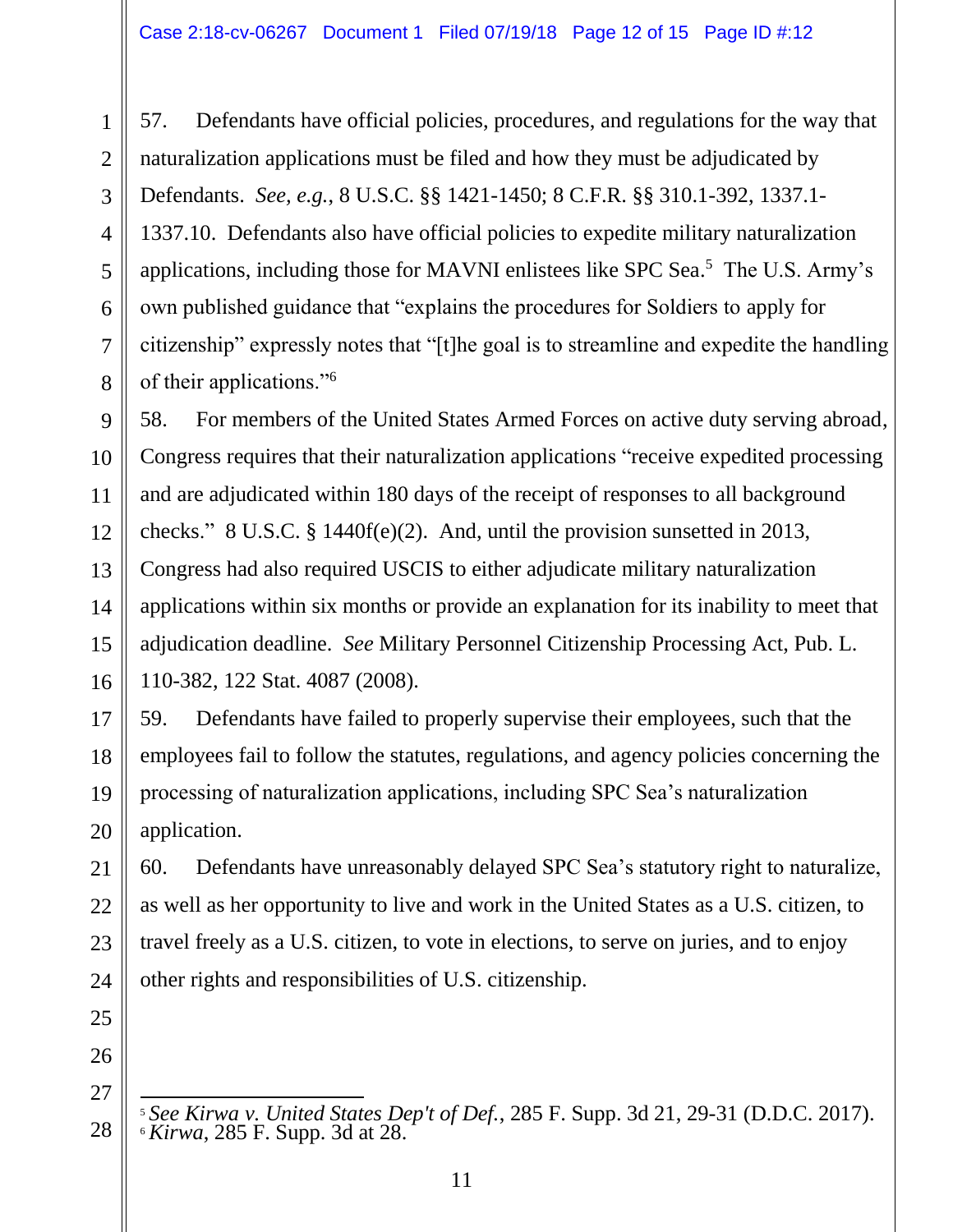## **SPC Sea's DACA Application And Discharge From The U.S. Army**

61. Because Defendants have alleged that SPC Sea's F-1 status was obtained by fraud and consider her to be unlawfully present in the United States, on January 20, 2017, SPC Sea also filed an I-821D application for Deferred Action for Childhood Arrivals ("DACA") with USCIS.

62. Although SPC Sea is eligible for DACA, Defendants have also wrongfully failed to adjudicate her DACA application.

63. On June 21, 2018, the U.S. Army initiated a separation action against SPC Sea, alleging that she improperly enlisted in the U.S. Army through the MAVNI program because her F-1 status was not valid prior to enlisting. The separation action recommends that SPC Sea's military service be characterized as Honorable.

64. On July 19, 2018, the U.S. Army made a final determination on the separation action against SPC Sea, and she is being honorably discharged from the Army. Because SPC Sea has no valid immigration status, she is unable to work lawfully in the United States and support herself. She is unable to obtain a driver's license where she is currently stationed in Texas. She is also subject to arrest, detention, and deportation by immigration authorities.

## **CLAIMS FOR RELIEF**

## **First Claim Unreasonable Delay In Violation of the Administrative Procedure Act**

65. All of the foregoing allegations are repeated and realleged as though fully set forth herein.

66. The APA requires administrative agencies to conclude matters presented to them "within a reasonable time." 5 U.S.C. § 555(b). A district court reviewing agency action may "compel agency action unlawfully withheld or unreasonably delayed." 5 U.S.C. § 706(1). The court may also hold unlawful agency action that is found to be: "not in accordance with the law," 5 U.S.C.  $\S 706(2)(A)$ ; "in excess of statutory jurisdiction, authority, or limitations, or short of statutory right," 5 U.S.C. §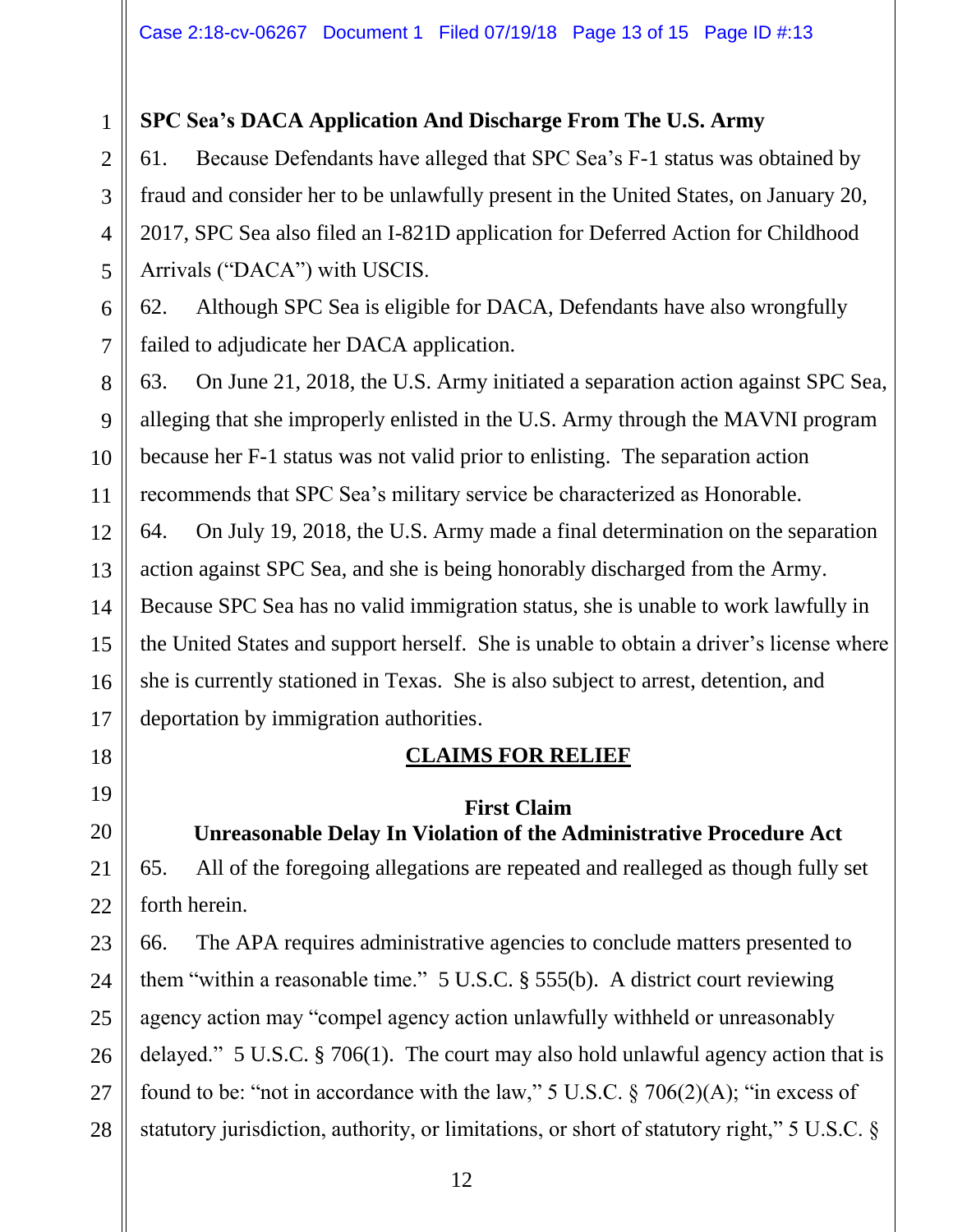706(2)(C); or "without observance of procedure required by law," 5 U.S.C.  $\S$ 

706(2)(D). "Agency action" includes, in relevant part, "an agency rule, order, license, sanction, relief, or the equivalent or denial thereof, or failure to act." 5 U.S.C. § 551(13).

67. Defendants have failed to adjudication SPC Sea's naturalization application within a reasonable time. Defendants' failure to adjudicate SPC Sea's naturalization application for almost two years violates the APA.

68. As a result of Defendants' actions and omissions, SPC Sea has suffered and continues to suffer injury.

## **Second Claim Writ of Mandamus (28 U.S.C. § 1361)**

69. All of the foregoing allegations are repeated and realleged as though fully set forth herein.

70. Defendants have a ministerial duty to SPC Sea to timely adjudicate her naturalization application and to complete any other investigation required for her naturalization. Defendants have failed in that duty by not adjudicating her application for almost two years.

71. SPC Sea has no adequate remedy at law for Defendants' failure to timely adjudicate her naturalization application.

72. The Court should grant relief in the form of a writ of mandamus compelling Defendants to adjudicate SPC Sea's naturalization application and to follow their own statutes, regulations, and policies with respect to her naturalization application.

73. As a result of Defendants' actions and omissions, SPC Sea has suffered and continues to suffer injury.

# **PRAYER FOR RELIEF**

Plaintiff ask this Court to grant the following relief:

1. Assume jurisdiction over this matter;